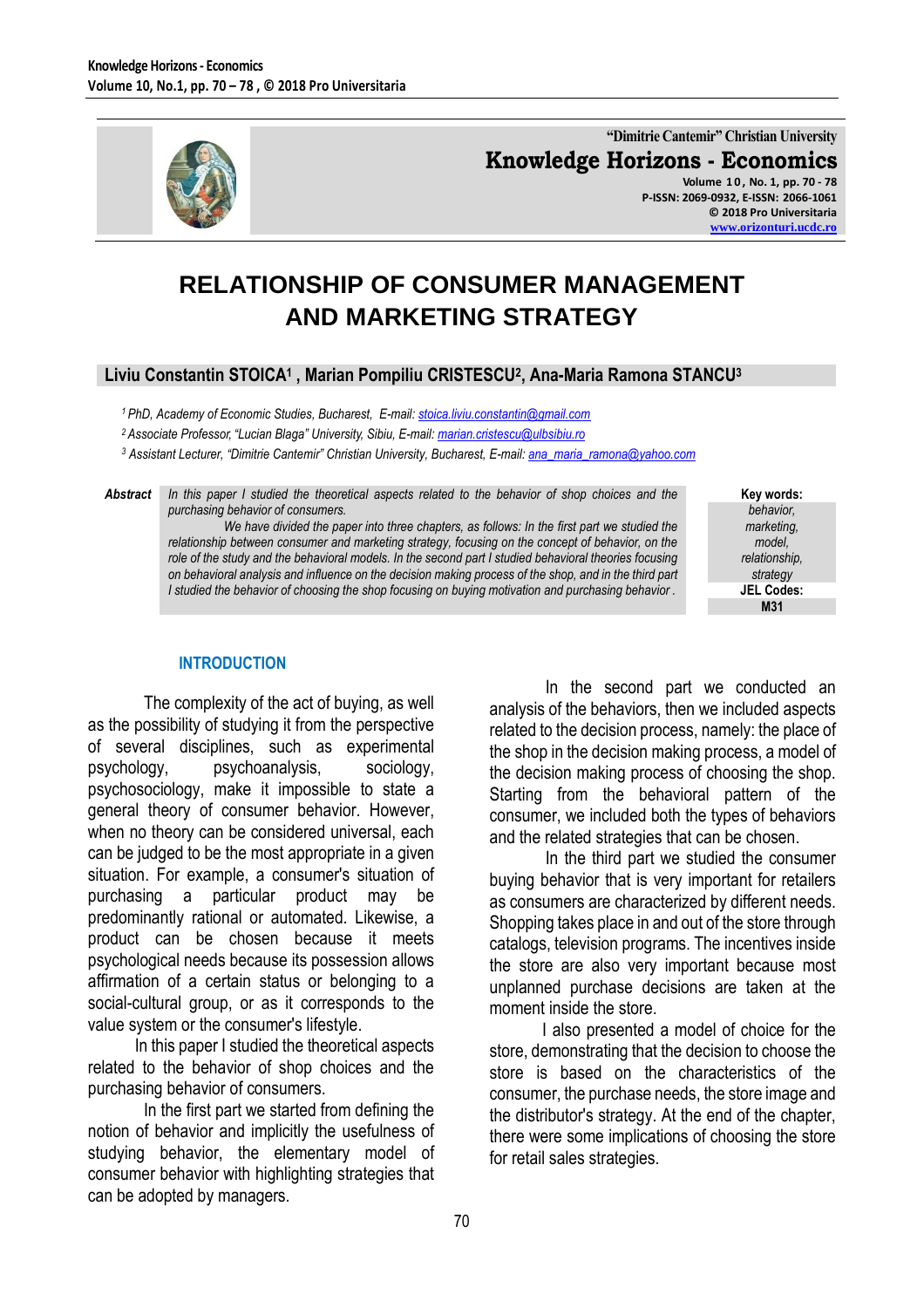#### **1. THE RELATION BETWEEN CONSUMER AND THE MARKETING STRATEGY**

#### *a) CONCEPT OF BEHAVIOR*

The marketing concept starts from the premise that any economic activity must meet the needs and desires of consumers with maximum efficiency. It is possible that the consumer sometimes does not know the real reasons or change his decision to buy at the last moment, under the influence of certain factors (eg the influence of a friend, the influence of the family, the exposure of a brand for which he is organized a price promotion, and so on.). As a result of consumer behavior, it has been defined in many ways, but according to Blackwell and Kollat, behavior is "the set of individual acts, directly related to the purchase of goods and services, including the decision-making process preceding and determining these acts ".

This definition breaks down into three dimensions, namely:

- $\bullet$  the set of acts of individuals a dimension that shows that consumer behavior analysis is not limited to the actual purchase, but extends to the accompanying documents, visiting a shop (for example, the Timisoara store), collecting information on the products consumer through press, television, friends, neighbors, and so on).
- purchase of goods and services-size related to the nature of the goods and services that are the objects of the purchase, either being tangible goods (food, detergents, petrol, and so on.) or non-negotiable goods (insurance, maintenance, repairs, and so on.) or the two together, tangible goods that require a service after sale (cars, freezers, TVs).
- the decision-making process that precedes and determines these dimensional acts that show that act of consumption is the end of a decision-making process. Thus, choosing a shop involves the existence of certain criteria of choice (width and depth of the assortment, price level of the sale,

proximity to the house, and so on.). In the same way, the information process through which the consumer passes requires the choice of certain media (press, television, radio) and advertising media (Pro TV, Analog TV, Radio Vest, PubliTim, and so on).

The term consumer describes two different categories of consumer entities: the individual and organizational consumer.The individual consumer purchases goods and services for his own use (shoes, soap) for household use (edible oil, vinegar) for a family member (baby sweets) to give gifts to others (a bouquet of flowers, a bottle of wine, a book).

Organizational consumers are either productive enterprises or non-profit organizations, institutions and so on. that buy products (raw materials and consumables) and services for their operation and the realization of their own object of activity.

## *b) THE ROLE OF THE BEHAVIOR STUDY*

In order to achieve effective marketing, people involved in finding these answers need to complement their entrepreneurial insights with a concrete appreciation of the subtleties and complexities of the buyer's behavior.

Understanding consumer behavior plays an important role in marketing practice, as it can be used to answer key questions in the formulation of strategies and marketing tactics. Thus, the behavior can also be understood by strategies formulated by tracking the answer to several questions such as "who are the consumers of the product? "For example, in a November study by Daedalus on a sample of 1,596 urban subjects aged over 14, it was noted that 46.2% bought a perfume for their personal use in the last 12 months, as well as women are those who buy more than men, 49.6% and 42.4% respectively; "Why is the product consumed?" Beyond buying for its own use, perfume is often bought to be a gift. Thus, in the last 12 months, 40.7% of interviewees have bought a perfume to make a gift.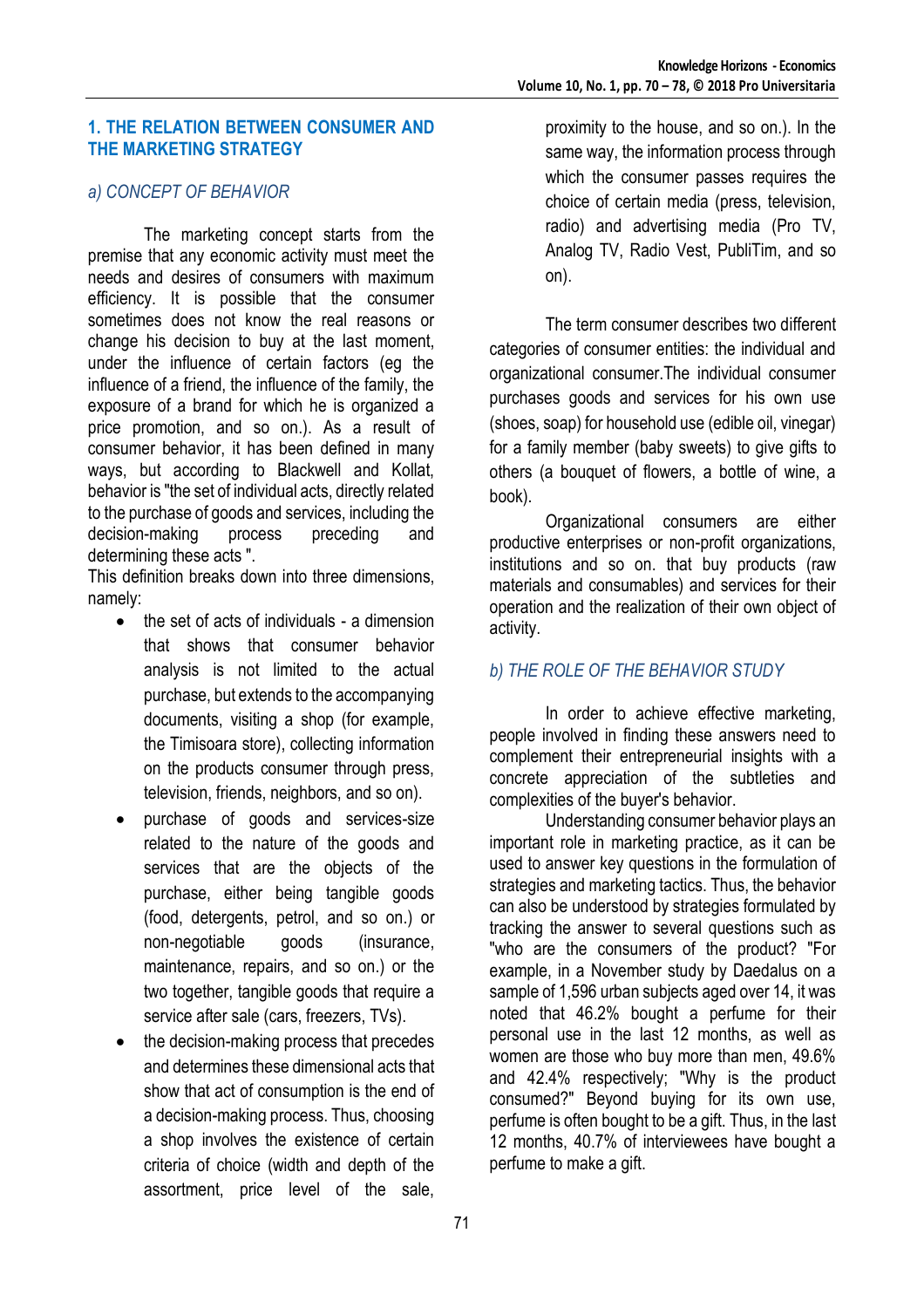Perfume as a gift attracts to a greater extent young people aged between 14 and 34 and to a lesser extent people over 55; "Where do consumers buy? "; "When consuming individuals? "; 'Under what conditions are the products bought? ». This results in an identification of potential consumers and a breakdown that will lead to market segmentation and the adoption of a marketing strategy. Also, strategies need to be adjusted to consumer preferences, and it is important to identify the motivations that have led to both positive and negative actions. In order to be the place of purchase, customers have to be analyzed by type of shop, then the shopping center's attraction is attracted (from what distance do the buyers come from), identify the reasons that lead them to attend a store in favor of another ambience, assortment sizes, sales prices, promptness of services).

What happens in the mind of the consumer will affect the planning of the new marketing strategies and the evaluation of the existing ones. The development of new marketing strategies is influenced in several ways:

- the marketing opportunity shows unsatisfied needs (the need for a higher resolution of the newspaper pages)
- new products are developed and positioned to meet these needs (Mavica from Sony)
- successful positioning depends on consumer perceptions about the new product (the perception of Mavica as a total shooting system)
- advertising strategy is based on the benefits of communication that consumers want (greater resolution and ease of viewing)
- media strategies are developed to ensure that messenger has reached the target segment (newspaper publishers). The success of marketing strategies depends on the likelihood of consumers perceiving the brand, they see a brand as one that meets their needs, and as a result also determines whether the brand has succeeded in meeting their needs. Marketing strategies must be based on factors that influence consumer behavior.

Following the study of attitudes, managers can develop both an attitude and a change strategy. When attitude is favorable, it can be strengthened by marketing actions (advertising, public relations, personal sales, sponsorship).

Buying is a process, a succession of precursor and post-acquisition activities that encompass; influence purchasing decisions. All stages of the purchase are of interest to the marketing manager, who seeks to influence awareness of the customer's requirements or wishes before purchasing the product. Interestingly, all the research that results from this, the evaluation of information about the products and brands that could satisfy consumers, the components of the purchase (What? Where? How often?) and the consequences of consumption. All of this can outline patterns of buying and buying repeatedly. Marketing strategies have been sought, starting from the understanding of social factors; and psychological impacts on consumers' choices at each stage of this succession.

A more complex approach has attempted to organize disparate concepts of behavioral science, taking into account interactions between them as well as their separate effects, and making systematic models of human behavior. Such an approach is not only confined to addressing the factors that determine the buyer's choices.

The most widely accepted models of this kind describe the consumer as an information processor involved in:

- receiving sensory environmental data (such as advertising for a new brand of consumer product) followed by their perception and interpretation according to experience, opinions, goals, personality structure and social status
- looking for additional information to clarify wishes, as well as evaluating competing brands to which they may be able to satisfy
- the development of beliefs, attitudes and purchasing intentions that determine, in turn, the choice of a trade mark

Therefore, the consumer is portrayed as an active collaborator of the marketing system, engaged in making significant beliefs and in their rational modification based on new information. He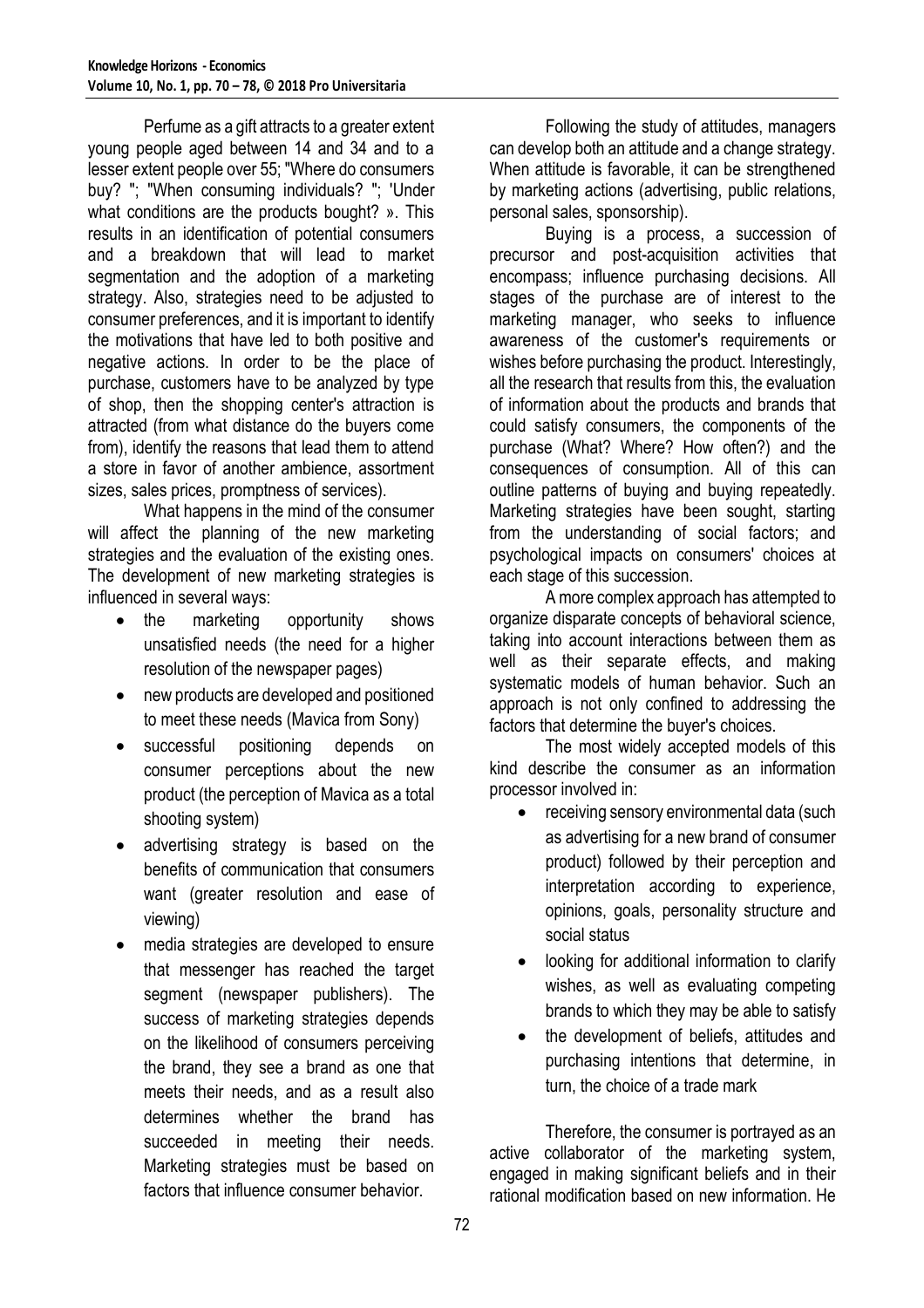responds affectionately (by "I like" or "I do not like it") to each alternative and finally clarifies his intention to buy his favorite brand.

Multilateral models described the individual consumer as an overly rational information processor, but failed to provide explanations that would not be based on the fact that man would be compelled to engage in finding solutions to the problems he had It has. There is a weak link between the main determinants of attitudes and purchasing intentions, on the one hand, and the purchasing decision itself, on the other. The situations that occur between expressing a purchase intention (for example, in the course of a market investigation in connection with the development of a new brand) and the opportunity to buy the new brand of the product (when it finally appears on the market). Determine the poor correlation between attitude and behavior. The analysis of the external environment, in which consumer behavior and patterns of similar behavior are maintained, leads to a more complete understanding of consumer decisions.

#### *c) BEHAVIORAL MODELS*

Multiple approaches to consumer behavior and numerous resulting concepts have made it necessary to try to synthesize and synthesize them. This role has been assumed by numerous authors who have developed behavioral models. The models either address a side of behavior or partial models (Nicosia's model of advertising message processing, Bettman's model of information processing, Pavlov's classic conditioning model, Fishbein's model of attitudes formation), or its behavior in its entirety Kotler, Howard and Seth's model, Engel's model, Kollat and Blackwell). A useful model is Kotler's basic model.

- **Elementary model of consumer behavior.It is a** stimulus-response model that groups the components into five categories: marketing stimuli, determinant variables, responses or responses, re-evaluation after purchase, and environmental influences.
- **Marketing incentives are the influences of** companies' efforts to convince consumers to buy a product or brand, or to visit a store (examples of marketing stimuli: advertising message, sales price, product qualities).
- The determining variables are all internal, unobservable processes of consumer behavior.They include elementary processes, filtering, and decision-making.
- **Elementary processes are the set of** mechanisms that lead to a response, to a reaction from the consumer under the influence of external stimuli. Elemental processes are:
	- $\circ$  perceptual process, is the process by which the consumer registers information from his / her environment and interprets them using his / her own evaluation criteria.
	- $\circ$  Information is the process by which the consumer chooses, processes and assimilates the basics of decision making.
	- $\circ$  learning is the process of consumer habits, the socialization process of the consumer, highlighting the role of experience in making the purchasing decision.
- The filtering process allows the consumer to select a small number of the many existing alternatives. The attitudes that the consumer has created enable him to hierarchize alternatives and eliminate those in the lower positions.
- The decision-making process involves several steps:
	- o Awareness of the consumption need, in which the consumer finds a distance between an ideal state, a desired state and a actual state, the purchase of the product with the purpose to reduce or cancel this distance;
	- o Identifying alternatives involves establishing a decision-making system in which the assessment criteria are the determinant role, so the consumer will either use his or her mind to engage in a gathering of information from various sources (friends, neighbors, leaflets, brochures);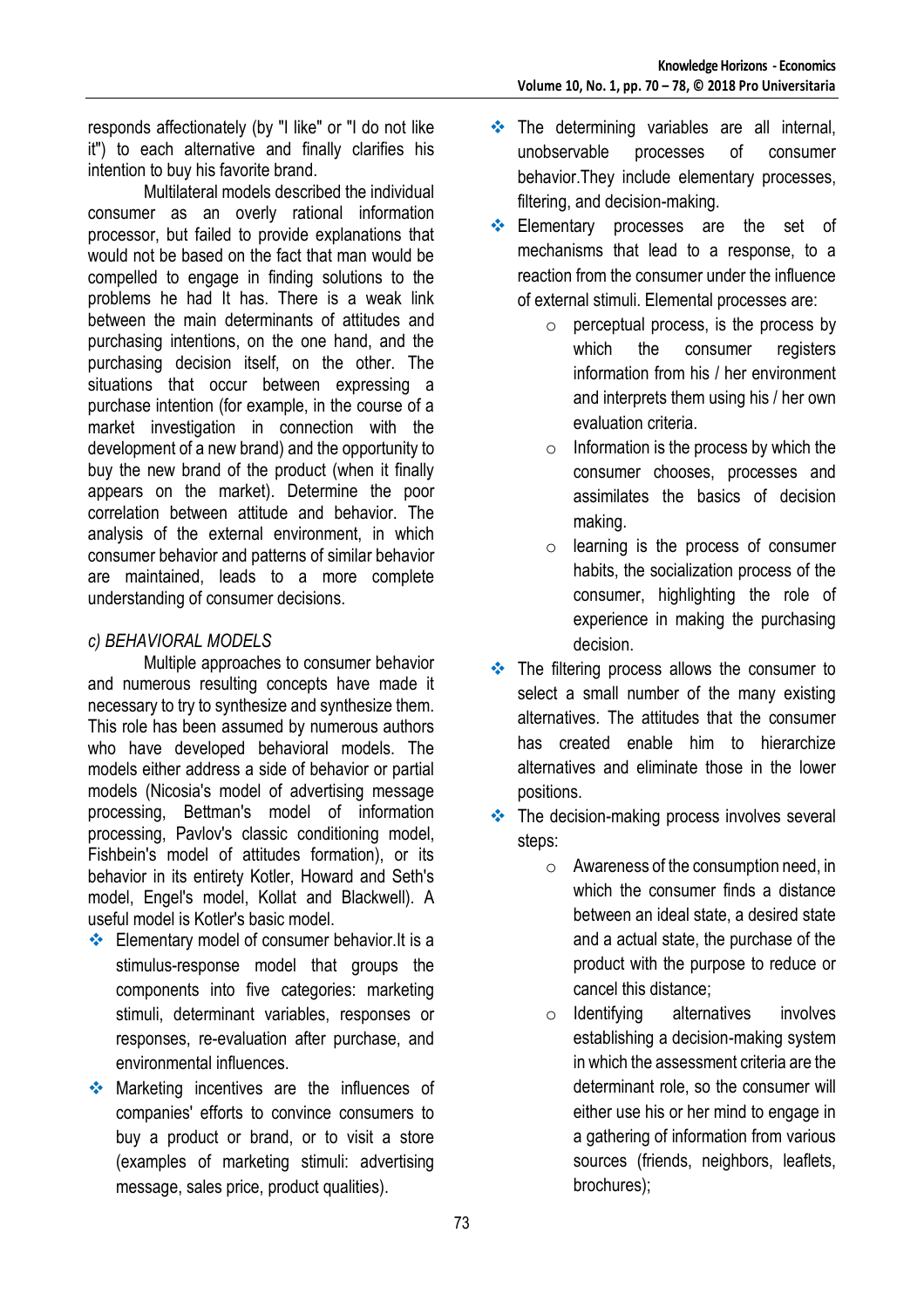- $\circ$  The evaluation of the alternatives consists in confronting the alternatives of the attributes of each product, marks with evaluation criteria that are in fact the expectations of the consumer; the stage ends with forming the consumer's beliefs about the ability of one or more alternatives to meet its purchasing alternatives
- o Purchasing intents are internal, unobservable responses that precede the purchase act it self;
- Replies represent the set of consumer acts that constitute the visible differences in the decisionmaking processes adopted by consumers. These acts may result in either choosing and visiting a store, or buying a product or brand.
- Reassessment after purchase is to meet the expectations that it has set before the election, with the results of brand consumption purchased. A favorable reassessment, ie compatibility between expectations and outcomes, will lead to a consolidation of the consumer's beliefs and attitudes, ultimately resulting in a rebate. Insatfaction, ie incompatibility between expectations and results, will result in the brand and the search for another brand.
- The influence of the environment refers to the actions of the elements that make up the external environment of the consumer (culture, social class, reference group, family). These elements have the effect of stimulating the cause of not translating intentions into actual purchasing.

# **2) BEHAVIOR THEORIES**

## *a) ANALYSIS OF BEHAVIORS AND INFLUENCE ON THEIR*

In order to analyze consumer behavior with regard to the purchase of products, several aspects need to be known. It checks what consumers know about a product, and if the conditions of knowledge and behaviors are met to show whether they are concerned about the knowledge of the offer and the way to gain access, but also the interest in purchasing; and in this respect consumers need information to enable them to know the offer, ie from the point of view of the location, at the moment, of the benefits offered, but besides being given the opportunity to access different sources of information and at the place of distribution of the product. Another aspect to be considered refers to the buying situation, and in this case the elements that characterize the shop must be combined and highlighted in such a way as to stimulate the purchase. It also appreciates the relationship between the purchasing decision and the conditions of access to the offer, ie it is necessary to consider the way the communication with the target segments is carried out, ie the messages must be such as to be perceived, and determine the decision to purchase.

In addition to this, the information on consumption and use of the product should be highlighted. In this case, there are considered elements related to the consumer, namely their preferences, the characteristics, the needs to be meet, the utility and in this respect act both for conceiving the offer, including technical, aesthetic, pictures, warranty terms, as well as for proper communication referring to the motivations, characteristics and values of the target segments, but at the same time to make the offer known. In the satisfaction assessment, the best-fit models are identified and the offer reconsidered. In order to better adapt the offer, it is advisable to take into account the customer's dissatisfaction and encouragement of their manifestation and thus the customers will benefit from the desired attention and the benefit will be part of the firm, both by identifying negative aspects but will be more easy to design ways of identifying complaints.

The most important assessment relates to the variety of behaviors, illustrates information on the number of consumers who change brands, what products they prefer, which competing stores choose, how many customers are losing and winning, and why they go to other stores. It is necessary to avoid situations where customers want a product and do not find it in the store, this situation can cause behavioral change. Also, the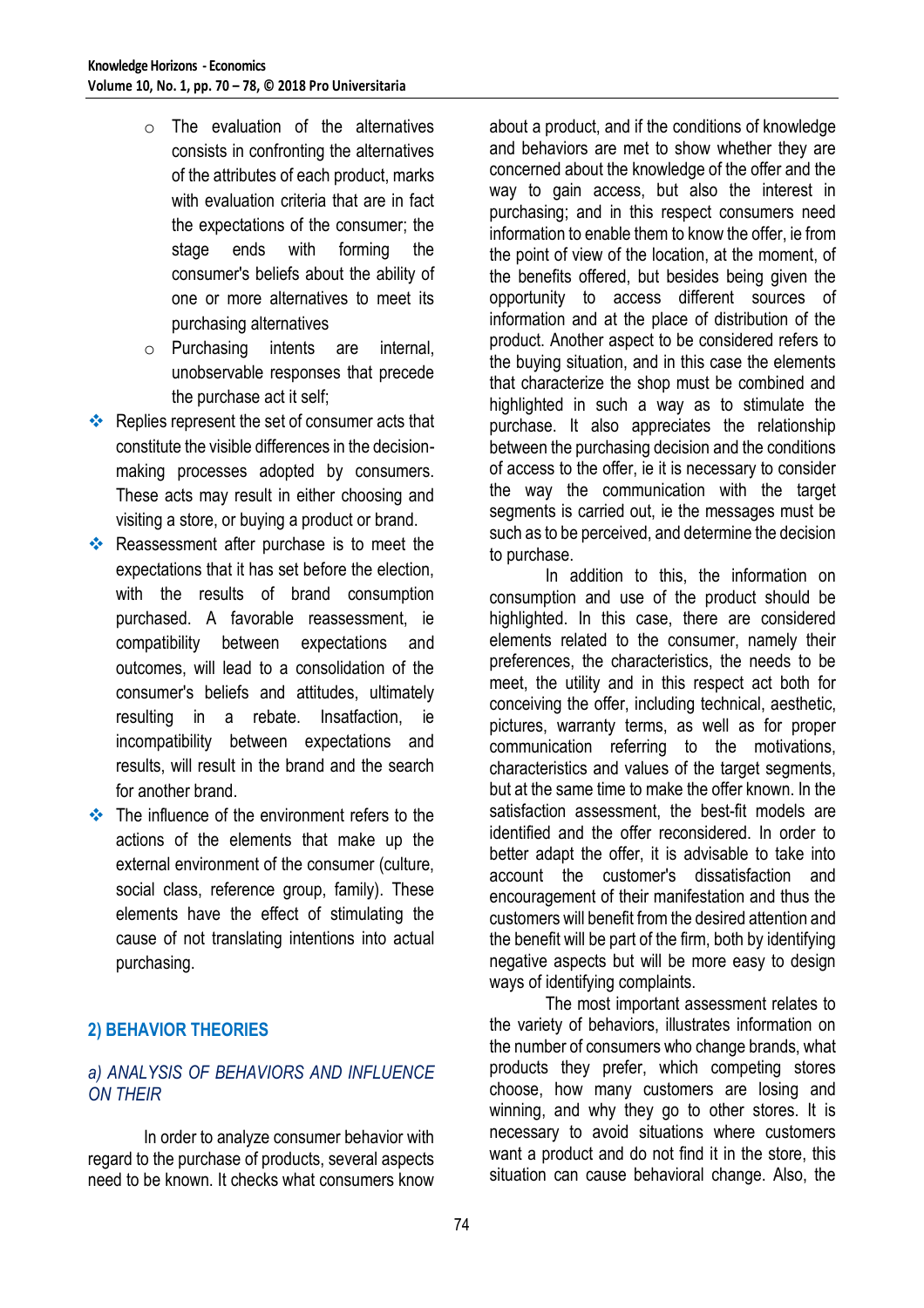promotional pressures that come from competitors must be adequately addressed.

#### *b) THE DECISION MAKING PROCESS OF THE SHOP*

When considering the store, in the consumer's decision-making process, they can identify more situations.

In the first, that of the classic decisionmaking process takes into account the absence of the trademark in the store. The consumer goes to ETTI stores in Timisoara to buy Rotina mustard, but he does not find his favorite brand and will buy another brand available in the store.

 The second situation describes the process where the consumer determines the type of product he will buy (for example, a vacuum cleaner) and chooses a brand in the store, depending on the existing offer (Rowenta, Philips, Goldstar) before entering the store. The decision process is divided into two phases: the choice of the product, made before the store is visited and the choice of the brand in the store visited.

The third situation correlates with buy-in behavior during a scheduled visit to the store (by visiting the Metro store at the end of the week, the consumer buys refreshments, beer, sweets, peas, stationery).

The choice of the store, being the subject of numerous researches, has led to the emergence of models, highlighting the parallelism established with the process of choosing a product or product mark.

In the model developed by Robert Lusch, it is noted that he has come to the following findings:

- The phases of choosing a store are identical to the phases of choosing a product; it should be pointed out that attending a shop may be caused by searching for a particular product but also for other reasons:
	- o the consumer's desire to be informed;
	- $\circ$  the pleasure of walking;
	- o the pleasure of getting rid of everyday monotony.
- Preference to a shop is based on a compensatory rule, which proves that the location and proximity of the store are not

the only determinants; the analysis may be nuanced depending on the nature of the products purchased, but also on the characteristics of consumers; there is also research that demonstrates that the determining attributes in choosing a store are different from one country to another.

## *c) THE MODEL OF A BUYING BEHAVIOR*

A pattern of buying behavior highlights the interactions between the marketing manager and the consumer. The central component of this model is the adoption of the purchasing decision that involves the process of perceiving and evaluating brand information, considering that brand alternatives meet consumer needs and brand choice.

Three categories may influence the consumer's choice of brand. The first category is made up of individual consumer characteristics such as:

- consumer needs;
- the perceptions of brand features;
- attitude towards alternatives:
- demographics;
- lifestyle;
- the personality of the consumer.

Along with the first category, two other categories of factors also affect decision-making: environmental influence and marketing strategies.

The consumer's purchasing environment is represented by culture (the norms of society and the influences of regional or ethnic subcultures), the social class (the socio-economic group of which the consumer belongs), the close groups (friends, family members, reference groups) and situational determinants for which a product is purchased, such as using a family or business machine).

The marketing strategy represents the variables under the coordination of the company's managers who try to inform and infiltrate the consumer. These price variables, product, advertising and distribution are stimuli that are perceived and evaluated by the consumer in the decision-making process.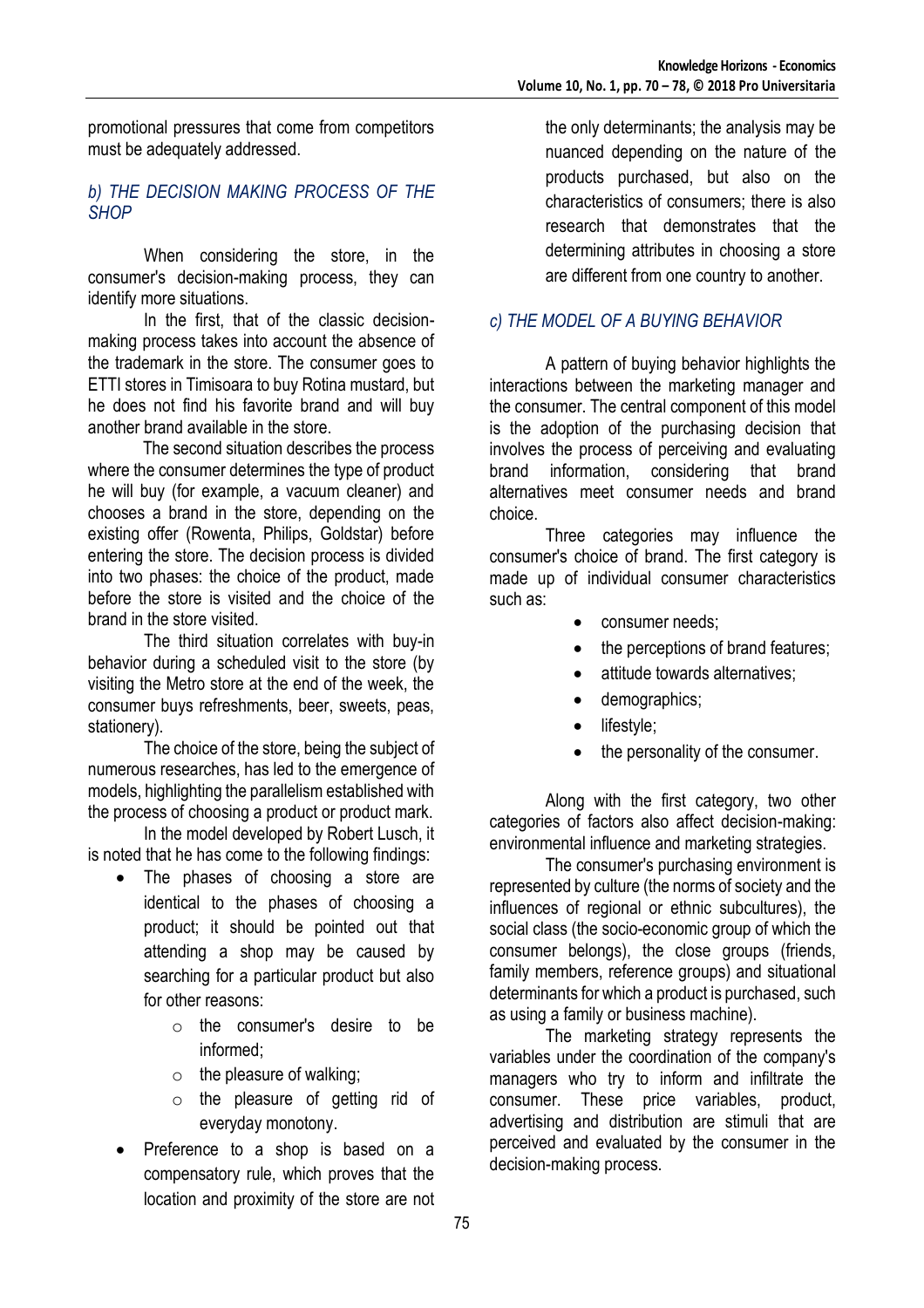The marketing manager must obtain information from the consumer to evaluate marketing opportunities before developing marketing strategies. This is represented by the arrows between the marketing strategy and the decision making by the consumer. Marketing research provides information to marketing organizations about consumer needs, brand perceptions, and branding attitudes. Then marketing strategies are developed and led by consumers.

#### *d) TYPES OF BUYING COMPANIES*

The purchasing behaviors adopted by consumers are very varied, their variability being determined by a multitude of factors.

The consumption decision differs depending on the type of purchase decision. There are major differences between buying a toothpaste and a tennis racket, a computer or a new car. Competitive and high value acquisitions involve a longer deliberation process and the existence of more participants. H.Assel identified four types of purchasing behaviors based on buyer involvement and differences between brands.

In the case of complex purchasing behavior, consumers show such behavior when they are deeply involved in the buying process and aware of the significant differences between the brands. Consumers are deeply involved if the product is expensive, it is not frequently bought and presents some risks.

In the case of regular purchasing behavior, the consumer often gets less involved in buying the necessary products, unless there are significant differences between the marks. In the case of the salt product, the consumer shows little involvement, entering the store and taking the product out of the shelf, and if they choose the same brand they make it out of habit and not from fidelity to the brand. Low consumer involvement takes place in the case of less expensive products that are frequently bought.

An important form of limited decision is to look for the variety. Consumers often look for a variety of brands because many products requiring reduced involvement are too common. Shopping is done without brand evaluation or change in attitude towards the brand. The evaluation is made when the brand is consumed.

#### **3) THE BEHAVIOR OF THE SELECTION OF SHOPS**

#### *A) BUYING MOTIVATIONS*

 One of the important dimensions of consumer behavior is choosing the store, brand and product choice. For some product categories, choosing the store may be more important to the consumer than choice of the brand and may involve a complex set of criteria. It is necessary to make a distinction between the choice of the brand and the choice of the shop, and it is also required that a distinction be made between buying behavior and choice. Consumers go frequently and buy from the store in the store for the variety offered by the store, and the reasons for the purchase may be different from the reasons for buying a particular product. Consumers can also buy from their desire to seek discounts or to seek social interaction with the selling staff. None of these reasons would be directly related to the brand or choice of product.

 Highlighting the store's influences on consumer behavior requires an exchange, from a focus on marketing marketing to the outside of the shop (pubicity) and communications in indoor marketing (packages, exposures, coupons, prices, personal sales). The manager's emphasis on internal and external stimuli determines proximity to the consumer. The more profound focus on advertising is an attempt to create demand before entering the store. Advertising is especially important when the consumer plans to buy something very expensive. Emphasis on exposures, promotional prices, and personal sales influence the choice of the environment within the store.

The importance of shop selection and the impact of internal stimuli on the consumer is better reflected in the strategy of large distribution companies. For example, a great deal of affluence and time constraints produced by income sources needed to support the home have led many consumers to focus on variety and value. As a result, distributors such as Montgomery Ward had to reorient from lower-priced goods to greater concentration on quality and benchmarks. The company has begun to focus on brands of electronic products and clothing for special occasions. The words of the president at MonomeryWard's were: "I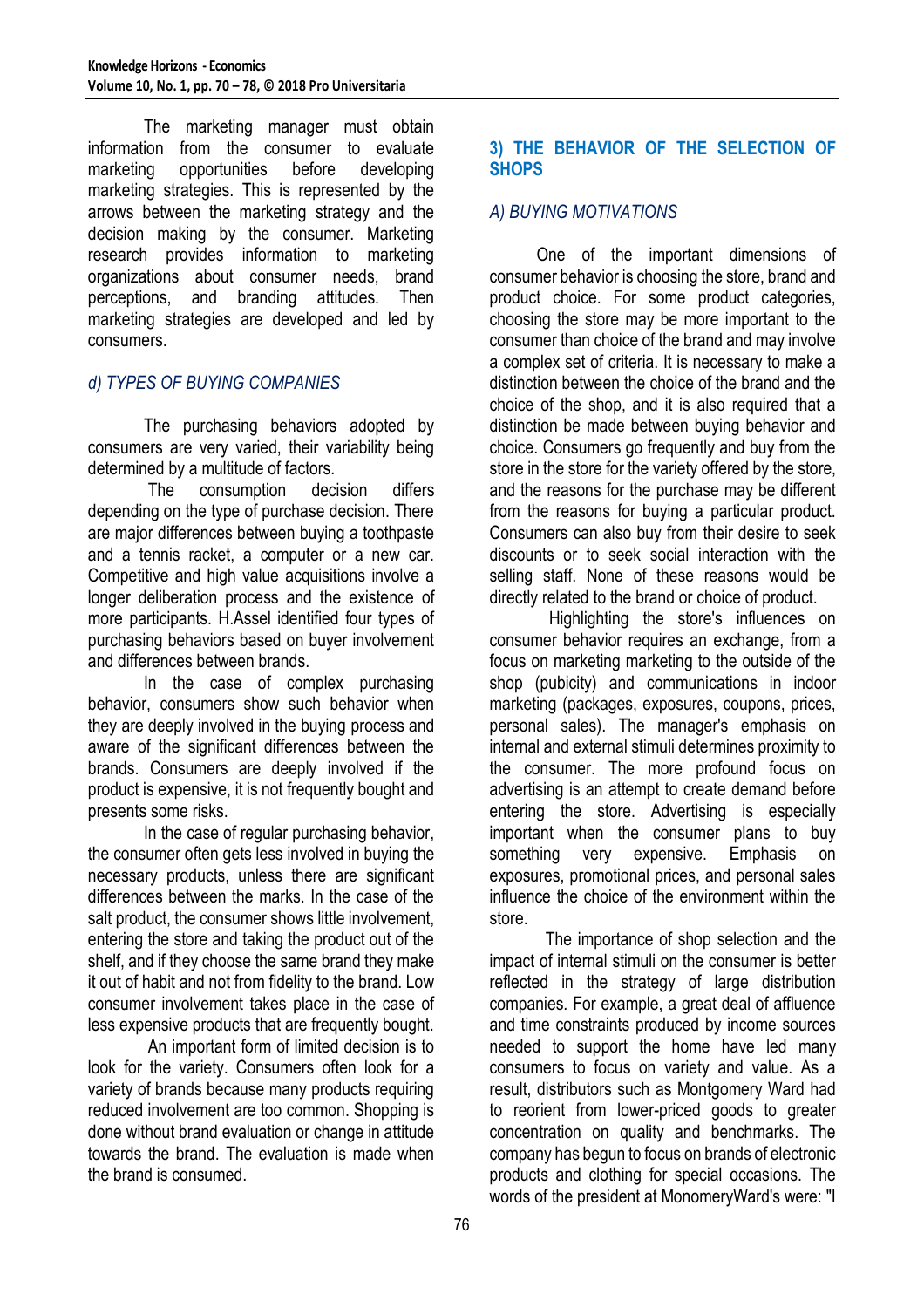guess if we wanted to get to a higher level, we did not think we could do it with our labels. So we started adding more brand names. Now we realize the image of each major brand in a variety of categories »

# *b) BUYING BEHAVIOR*

 The importance of purchasing behavior is reflected in the fact that a consumer spends on average almost six hours a week on shopping, almost the same time he spends when he eats more than the time spent on cooking or cleaning. Moreover, the American consumer, as shown by H. Aessel (Consumer Behavior and Marketing Action, PWS Kent Publishing Company, 1992), likes to shop. According to a study by the same author, he found that half of consumers are pleased to go shopping as much or even more as watching television shows, or watching a movie at the cinema.

 Also, in connection with the choice of the store, it is considered to be a distinct form of consumer behavior. Two consumers can buy from the same group of stores for reasons of convenience, mutual help, or ambience. The first consumer, however, can regard shopping as a difficult task, requiring responsibility, and physical effort at the same time, something to be done with a minimum of effort (the apathetic buyer). A second buyer may like it, especially because the satisfaction to buy is something that is especially desirable at a discounted price (an active buyer). This guy does not like to waste time looking for another alternative.

## *c) TYPES OF BUYERS*

 Studies of buyers' motivations have led to research that classifies consumers by their purchasing orientation and determines the characteristics of these types of buyers. Leser and Hughes reviewed purchase studies in seventeen communities and identified seven types of buyers with a series of in-depth inquiries:

- inactive;
- active:
- social:
- traditional:
- dedicated;
- target by price;
- transition.

For example, inactive buyers are elderly people, posted consumers who dislike shopping and focus on services when choosing the store. The characteristics of these buyers have some strategic implications. For example, traders who want to attract inactive buyers should set up more shops selling them in convenient locations and a variety of services to minimize the purchasing effort of these customers. Similar traders targeting active buyers to attract this segment should conduct convenient trade. Traders who want to attract traditional buyers should focus on a friendly store environment to make them feel at home. Likewise, traders targeting active buyers will have to focus on the prestige and status of the goods they offer.

Types of buyers have also been developed on several specific dimensions, such as the level of search for information and buying behavior.

Types of buyers can be identified by the search level of the information when they buy. Thus, Furse, Punj, and Stewart have identified four types of buyers with their own information:

- Constructive buyers spent most of their time looking for information and comparing them with other groups of buyers. They also visit stores more often.
- surrogate buyers are those who leave shopping for other people in the family
- Routine buyers know in advance what I want and spend less time searching for information.
- Active purchases are looking for information outside of the store.

 The study suggests that advertising will have the biggest effect on active and constructive buyers. Family advertising or social media will be most effective for surrogate buyers. Information inside the store usually influences constructive consumers.